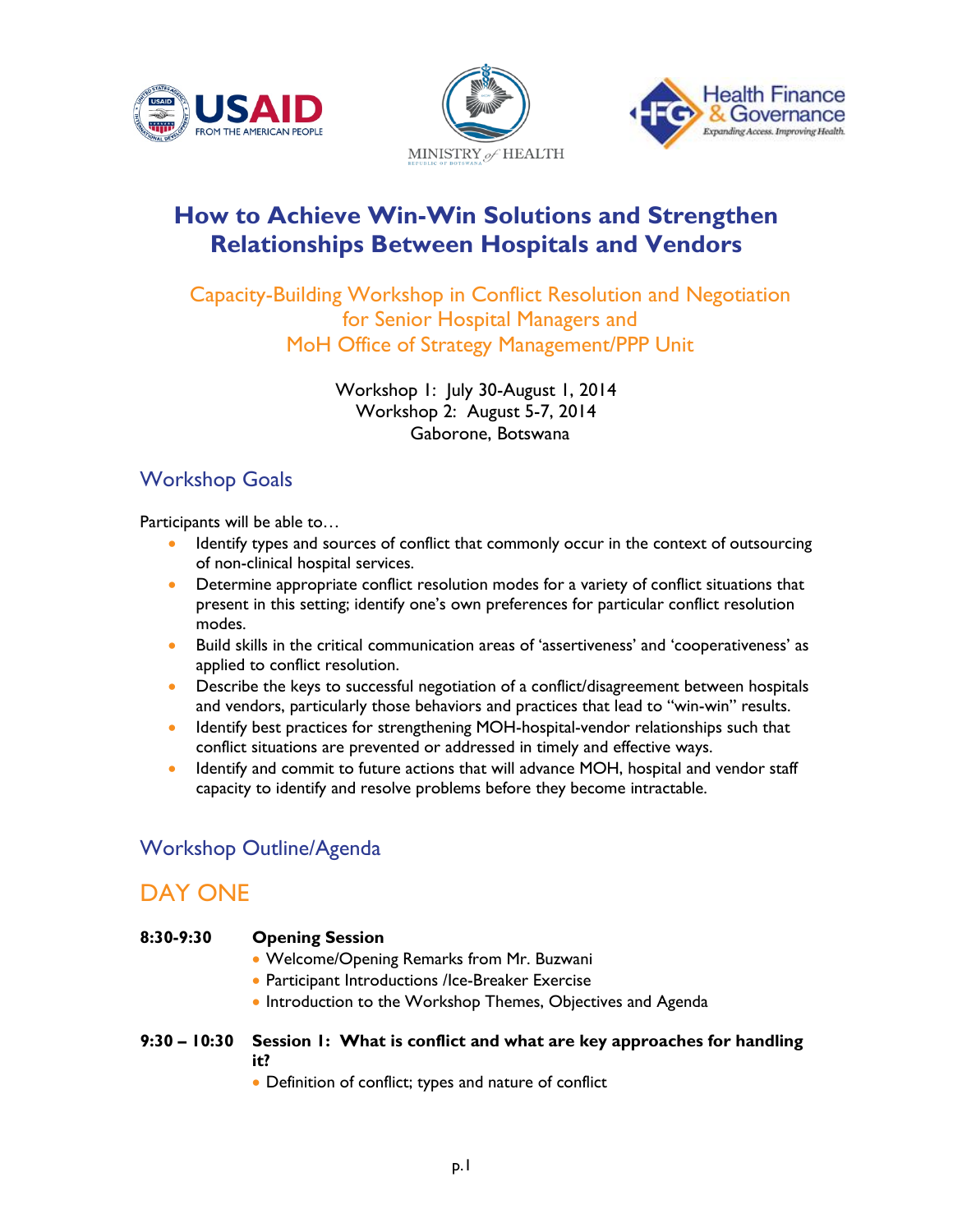- Conflict Resolution Modes conceptual model; self-Inventory and scoring to determine preferred styles
- Interpretation of the model; examples of appropriate use of the 5 different modes and the skills required.

#### **10:30-11:00 Coffee Break**

#### **11:00 – 12:30 Session 1: Key Modes for Handling Conflict (continued)**

**12:30 – 1:30 Lunch**

#### **1:30 – 3:45 Session 2: Conflict Resolution Skills- Assertiveness and Cooperativeness**

- Presentation and Modeling of skills
- Practice conflict communication skills using scenarios and/or real cases identified by the group
- Debrief and conclusions from small group practice
- Controlling emotion in conflict situations and negotiation meetings

#### **3:45 – 4:00 Wrap-Up of Day 1/Preview of Day 2**

**4:00 Adjourn** 

## DAY TWO

• "Take-Aways" from yesterday

#### **9:00- 10:30 Session 3: Keys to Successful Negotiation**

- What is negotiation? Examples of negotiation situations from participants (what worked/what didn't work and why?)
- Interactive presentation on Keys to Successful Negotiation using case example/s in the hospital outsourcing context and modeling of specific negotiation skills

#### **10:30 –11:00 Coffee Break**

- **11:00 – 12:30 Session 3 continues (Keys to Successful Negotiation)**
- **12:30 – 1:30 Lunch**
- **1:30 – 3:45 Session 4: Negotiation Scenarios – Planning, Practice, and Debrief** *Note: Session 4 will continue into the next morning*
	- Small group practice steps in planning and conducting negotiation meetings using 'near-real' cases involving key players (Hospital Administrators, Contract Managers, Vendor Owners, Vendor Managers, MOH/PPP personnel, etc.).
- **3:45 – 4:00 Wrap-Up and Preview of Day 3**